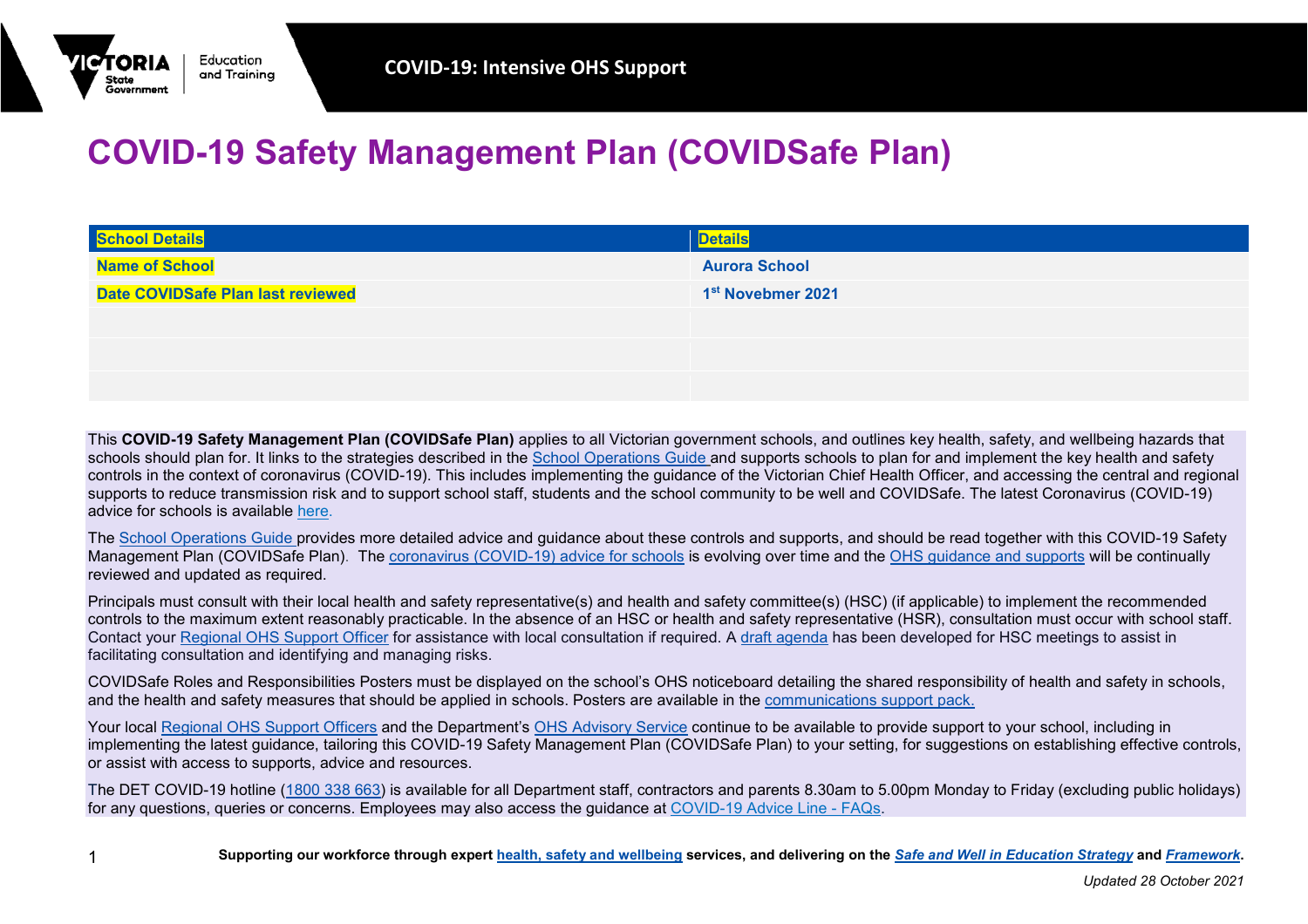

Employees are encouraged to use [eduSafe](https://edusafeplus.educationapps.vic.gov.au/user/dashboard) Plus to report hazards, incidents and mental and physical injuries to ensure effective and timely resolution of OHS issues, as well as escalation of further supports when required. eduSafe Plus reports are being monitored to ensure that support can be provided.

If you or your family need support, personalised over-the-phone or video counselling is available 24/7 through the [Employee Assistance Program \(EAP\).](https://www2.education.vic.gov.au/pal/occupational-health-and-safety-management-system-ohsms/guidance/expert-supports) This service is available to all school staff and their immediate families (aged 18 years and over). Staff can book by calling [1300 361 008](tel:1300361008) or by using the live chat function on the [Lifeworks' Australia website.](https://www.lifeworks.com/au/) Other mental health supports are available [here,](https://www2.education.vic.gov.au/pal/occupational-health-and-safety-management-system-ohsms/guidance/covid-19-employee-health?Redirect=1) including supports tailored to respond to COVID-19 and remote working risks.

This plan covers four key areas of risk ('hazard types'):

- Infectious Disease (Infection Prevention and Control)
- Work-Related Violence
- Mental Health and Wellbeing
- Working Alone, in isolation or from Home.

| <b>Hazard Type</b>                                                                                                                                                                                                                                                         | <b>Hazard Description</b>                                                                       | <b>Recommended Controls</b>                                                                                                      | <b>Examples of practical solutions</b>                                                                                                                  |
|----------------------------------------------------------------------------------------------------------------------------------------------------------------------------------------------------------------------------------------------------------------------------|-------------------------------------------------------------------------------------------------|----------------------------------------------------------------------------------------------------------------------------------|---------------------------------------------------------------------------------------------------------------------------------------------------------|
|                                                                                                                                                                                                                                                                            |                                                                                                 | Infection prevention and control                                                                                                 | Infection prevention and control                                                                                                                        |
| Staff, students, and others on-site<br>may come into contact with an<br><b>Infectious Disease</b><br>individual currently unaware that<br>(Infection Prevention<br>they have coronavirus (COVID-<br>and Control)<br>19), and subsequently contract<br>the virus from them. |                                                                                                 | • Refer to the School Operations Guide<br>for advice on supporting COVIDSafe<br>behaviours and activities on school<br>premises. | Circulate the latest health advice and<br>requirements to parents (in multiple<br>languages if appropriate), staff and<br>students (where appropriate). |
|                                                                                                                                                                                                                                                                            | • Provide information, training, and<br>instruction on health hygiene to staff<br>and students. | Consult with all staff, including the<br>elected HSR and/or HSC (if applicable)<br>about the implementation of controls.         |                                                                                                                                                         |
|                                                                                                                                                                                                                                                                            |                                                                                                 | • Refer to the current School Operations<br>Guide and guidance for wearing face<br>masks in schools (inclusive of staff,         | Monitor staff and student face mask<br>compliance and COVIDSafe practices<br>at school.                                                                 |
|                                                                                                                                                                                                                                                                            |                                                                                                 | students and visitors), as well as DHHS<br>guidance on face masks.<br>Ensure staff complete the School                           | Use teaching strategies and<br>communications resources to remind<br>staff and students to wear face masks                                              |
|                                                                                                                                                                                                                                                                            |                                                                                                 | infection prevention and control during                                                                                          | (in accordance with the guidance in the                                                                                                                 |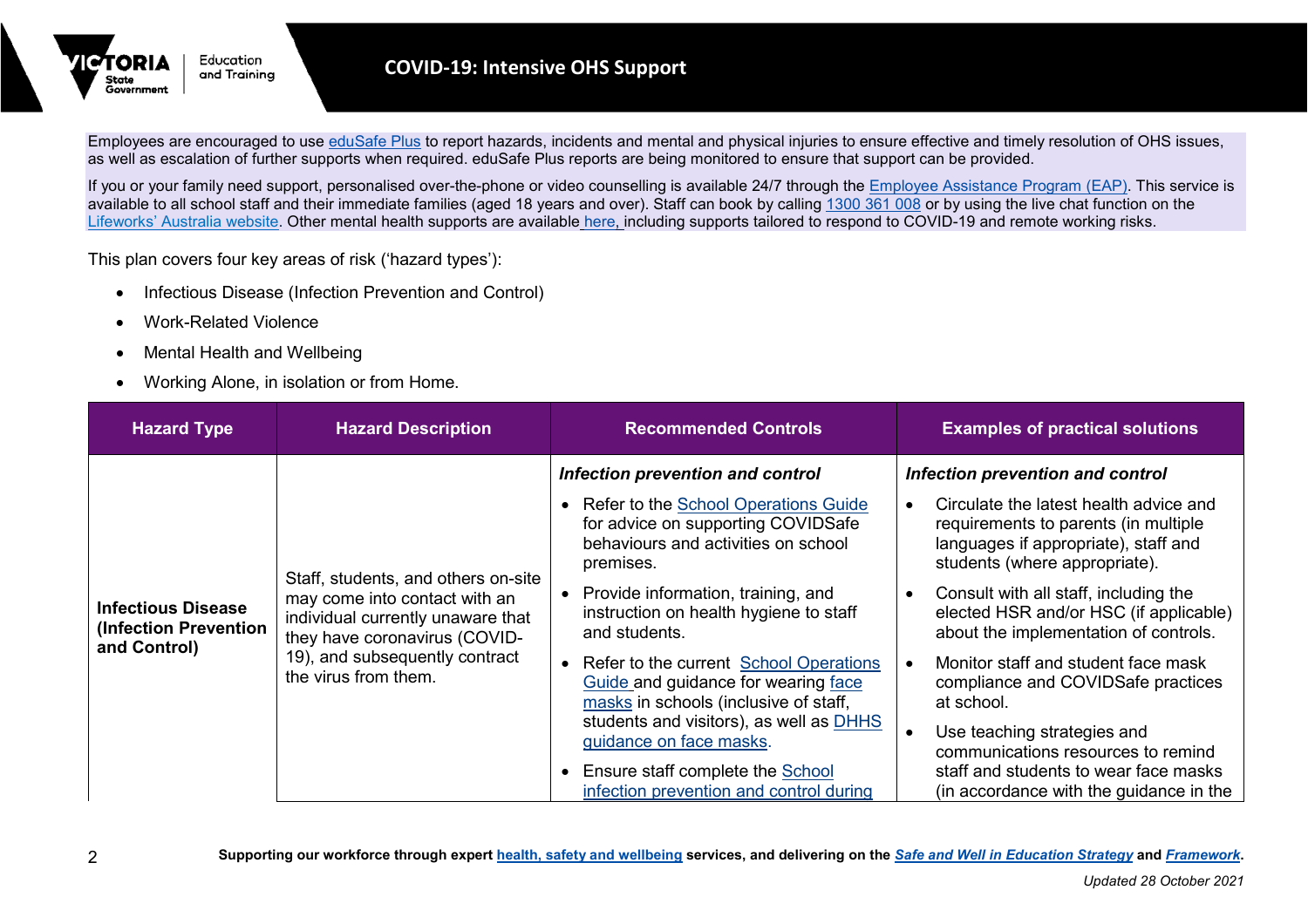

| <b>Hazard Type</b> | <b>Hazard Description</b> | <b>Recommended Controls</b>                                                                                                                                                       | <b>Examples of practical solutions</b>                                                                                                                                                                                                                                            |
|--------------------|---------------------------|-----------------------------------------------------------------------------------------------------------------------------------------------------------------------------------|-----------------------------------------------------------------------------------------------------------------------------------------------------------------------------------------------------------------------------------------------------------------------------------|
|                    |                           | coronavirus (COVID-19) LearnED<br>module.                                                                                                                                         | current School Operations Guide) and<br>to practice good hand hygiene.                                                                                                                                                                                                            |
|                    |                           | • Contact the OHS Advisory Service for<br>more detailed risk assessments if<br>required to support to students with<br>complex needs.<br>• Refer to the current School Operations | Discuss implementation processes for<br>on-site service provision, including<br>planning for staggering recesses and<br>lunchtimes anduse of alternate spaces<br>to increase physical distancing.                                                                                 |
|                    |                           | Guide for guidance on use of shared<br>equipment and other school activities<br>(e.g. playgrounds and shared<br>resources).                                                       | Check the availability of hygiene<br>$\bullet$<br>products throughout the school and<br>reorder supplies through COS as<br>needed.                                                                                                                                                |
|                    |                           | • Refer to ChemWatch (login required) to<br>access hand sanitiser safety data sheet.<br>Ensure adequate supervision and safe<br>storage of supplies.                              | Conduct regular inspections of the<br>$\bullet$<br>school site, using this COVID-19 Safety<br>Management Plan and the School<br>Operations Guide, to check that<br>recommended risk controls are<br>implemented and working effectively,<br>including displaying on-site signage. |
|                    |                           |                                                                                                                                                                                   | Encourage students, staff and<br>contractors/visitors to bring their own<br>face mask. Ensure there are enough<br>single-use face masks available for<br>staff, students or visitors who do not<br>have their own or to replace masks that<br>get damaged/soiled.                 |
|                    |                           |                                                                                                                                                                                   | <b>Consider</b> the necessity of using shared<br>equipment at this time. Such items may<br>include shared computers, class sets of<br>teaching and learning materials, and<br>musical instruments. If used, strict<br>hand hygiene should be followed                             |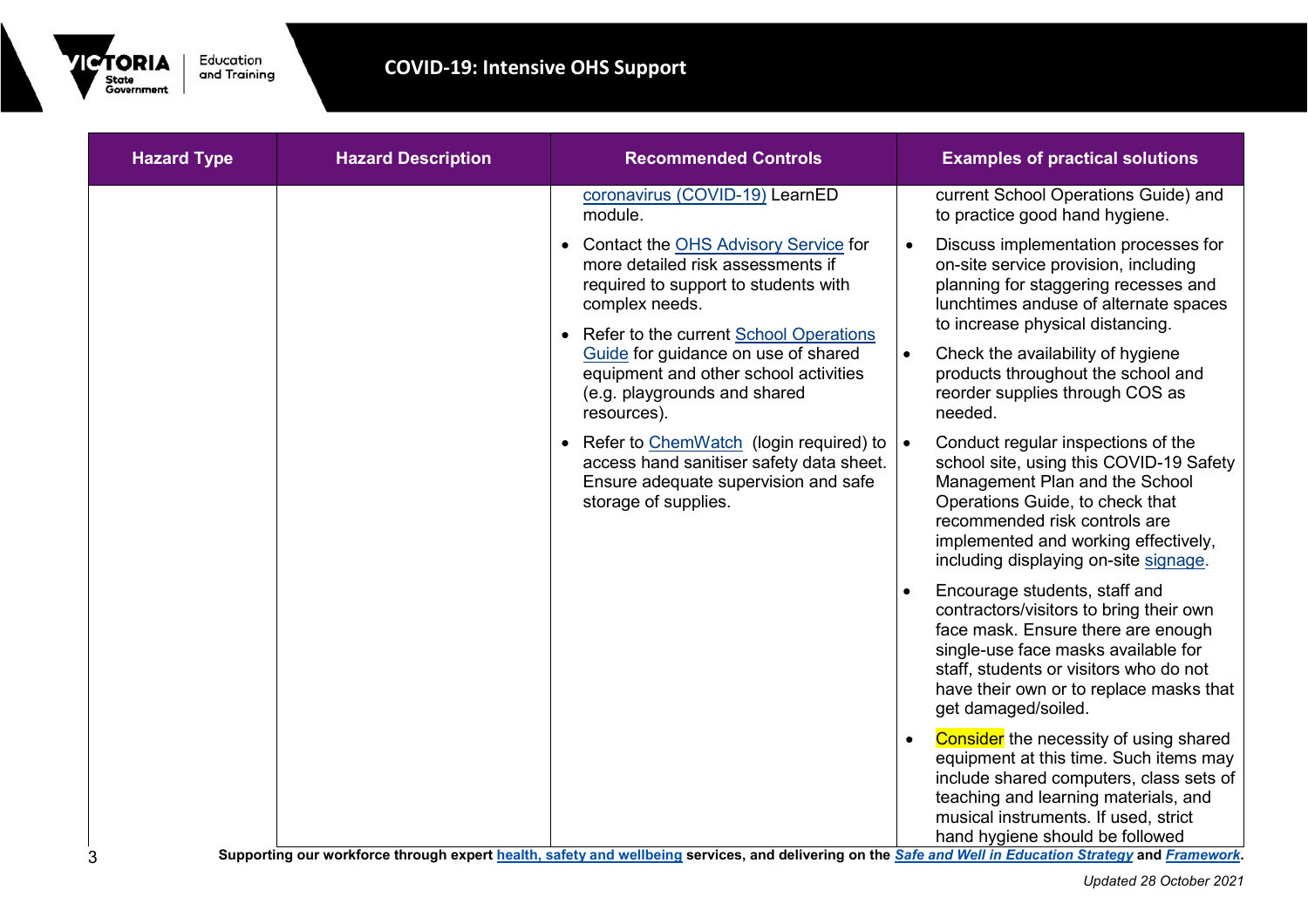

| <b>Hazard Description</b> | <b>Recommended Controls</b>                                                                                                                                                                                                                                                                                                                                                              | <b>Examples of practical solutions</b>                                                                                                                                    |
|---------------------------|------------------------------------------------------------------------------------------------------------------------------------------------------------------------------------------------------------------------------------------------------------------------------------------------------------------------------------------------------------------------------------------|---------------------------------------------------------------------------------------------------------------------------------------------------------------------------|
|                           |                                                                                                                                                                                                                                                                                                                                                                                          | before and after use. Risk can be<br>further minimised with users wiping<br>down items where appropriate, for<br>example using a disinfectant/detergent<br>wipe or cloth. |
|                           | QR codes and record keeping                                                                                                                                                                                                                                                                                                                                                              | QR codes and record keeping                                                                                                                                               |
|                           | The Service Victoria QR Code check in<br>system is mandatory to record all<br>visitors entering buildings on the school                                                                                                                                                                                                                                                                  | Display QR codes prominently around<br>$\bullet$<br>the school site, including at gates,<br>entryways, reception and outside<br>buildings.                                |
|                           | Department staff, building and<br>maintenance staff and parents who<br>enter school buildings).                                                                                                                                                                                                                                                                                          | QR codes are also required to be<br>displayed on playgrounds available for<br>community use.                                                                              |
|                           | QR code check ins are not required to<br>$\bullet$<br>be used by school staff or students, or<br>by parents who are on site for drop off<br>or pick up, but do not enter school                                                                                                                                                                                                          | Communicate with the school<br>$\bullet$<br>community and any visitors or<br>contractors about QR code check in<br>requirements.                                          |
|                           | buildings. Schools can use existing<br>mechanisms such as student<br>attendance records and staffing rosters<br>to record this information.                                                                                                                                                                                                                                              | Ensure, so far is as reasonably<br>$\bullet$<br>practicable, that visitors and<br>contractors follow the QR code and                                                      |
|                           | If visitors can't use QR codes, another<br>$\bullet$<br>sign-in procedure must be implemented.<br>Visitor sign-in procedures must collect<br>the following information: the person's<br>first name and surname, a contact<br>phone number, the date and time the<br>person attended the school and the<br>areas within the buildings that the<br>person attended (attendance records for | visitor sign in requirements.                                                                                                                                             |
|                           |                                                                                                                                                                                                                                                                                                                                                                                          | site (including contractors, external                                                                                                                                     |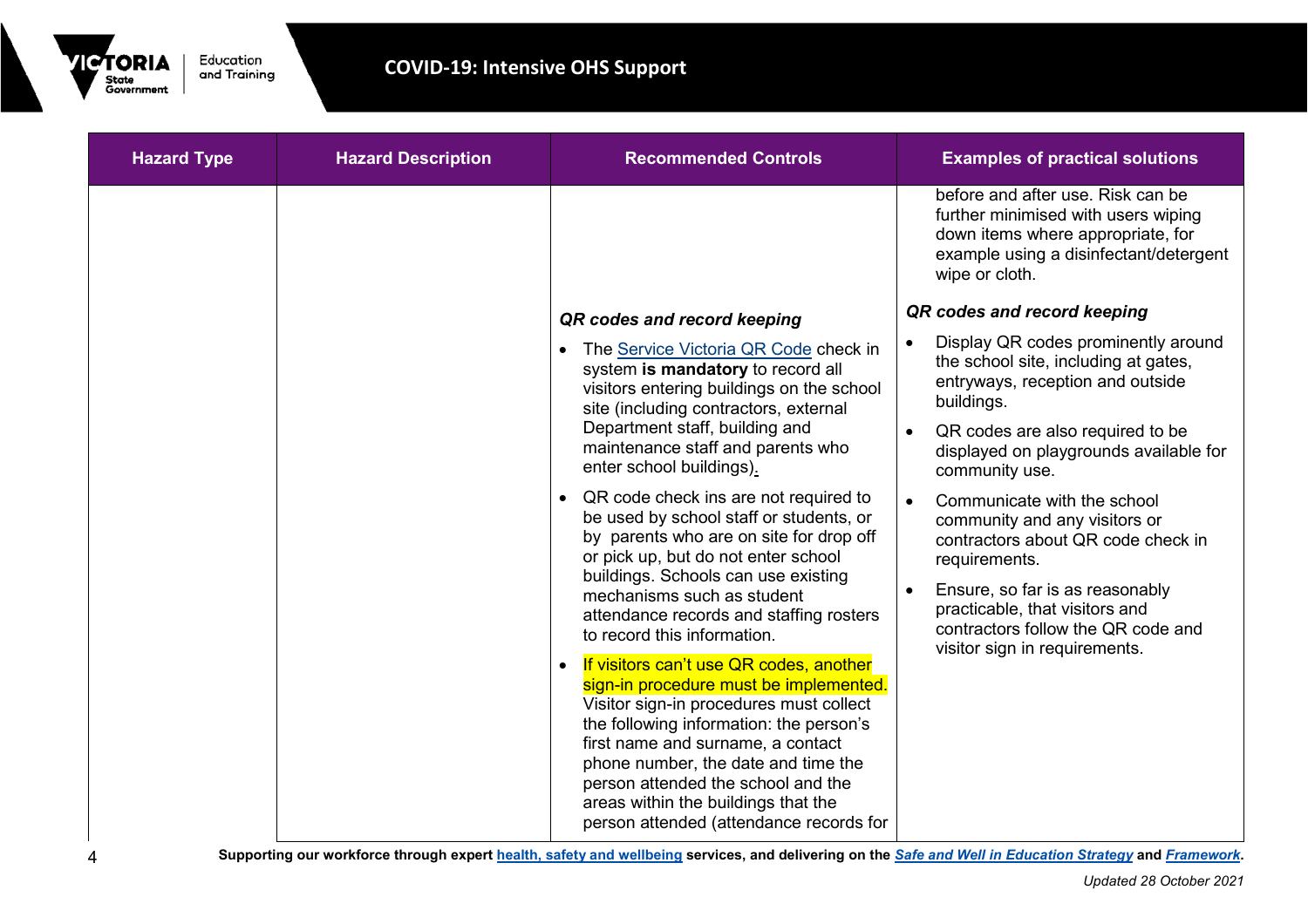

| <b>Hazard Type</b> | <b>Hazard Description</b> | <b>Recommended Controls</b>                                                                                                                                                                                                                                                                                                                                                                                                                                                                                                                                                             | <b>Examples of practical solutions</b>                                                                                                                                                                                                                                                                                                                                                                                                  |
|--------------------|---------------------------|-----------------------------------------------------------------------------------------------------------------------------------------------------------------------------------------------------------------------------------------------------------------------------------------------------------------------------------------------------------------------------------------------------------------------------------------------------------------------------------------------------------------------------------------------------------------------------------------|-----------------------------------------------------------------------------------------------------------------------------------------------------------------------------------------------------------------------------------------------------------------------------------------------------------------------------------------------------------------------------------------------------------------------------------------|
|                    |                           | capital works should be managed by the<br>principal contractor). Recording the<br>purpose of the visit should continue to<br>be collected for legal and regulatory<br>obligations.                                                                                                                                                                                                                                                                                                                                                                                                      |                                                                                                                                                                                                                                                                                                                                                                                                                                         |
|                    |                           | <b>Visitors to school grounds</b>                                                                                                                                                                                                                                                                                                                                                                                                                                                                                                                                                       | <b>Visitors to school grounds</b>                                                                                                                                                                                                                                                                                                                                                                                                       |
|                    |                           | • Visitors to school grounds should be<br>limited to essential school services and<br>operations. Guidance relating to Visitors<br>to schools can be found in the School<br><b>Operations Guide.</b>                                                                                                                                                                                                                                                                                                                                                                                    | Essential visitors to school grounds<br>must comply with vaccination<br>requirements, density limits, face mask<br>requirements, QR code check-ins and<br>practise good hand hygiene.                                                                                                                                                                                                                                                   |
|                    |                           | <b>Create COVIDSafe spaces</b>                                                                                                                                                                                                                                                                                                                                                                                                                                                                                                                                                          | <b>Create COVIDSafe spaces</b>                                                                                                                                                                                                                                                                                                                                                                                                          |
|                    |                           | Refer to the advice in the School<br>Operations Guide with respect to<br>natural ventilation, mechanical<br>ventilation, combined use of natural and<br>mechanical ventilation at the same time.<br>use of fans, air purifiers, use of outdoor<br>learning areas or environments and<br>poor outdoor air quality.<br>Air purifiers are being delivered to<br>schools for use in higher risk areas such<br>as: where there are lower levels of<br>ventilation where exposure to illness is<br>present and where high levels of staff<br>and reduced mask use is present while<br>eating. | Schools are required to increase fresh<br>air flow into indoor spaces (including<br>shared spaces, staff areas and<br>thoroughfares) whenever possible.<br>Maximise the use of outdoor learning<br>areas or environments. This may mean<br>taking lessons outside, where possible,<br>and keeping windows and doors open<br>as much as possible.<br>Set air-conditioners to use external air,<br>$\bullet$<br>rather than recycled air. |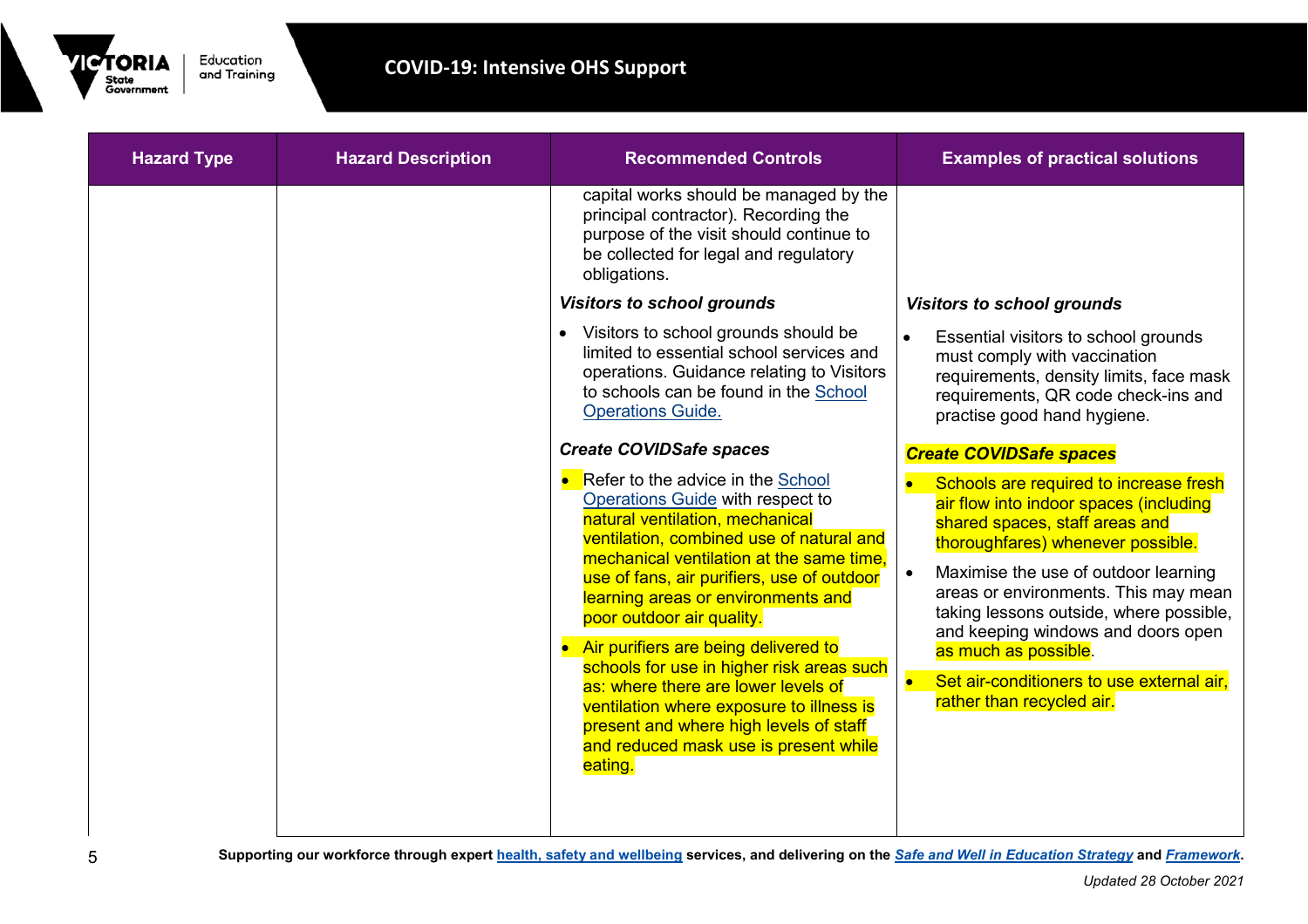

| <b>Hazard Type</b> | <b>Hazard Description</b> | <b>Recommended Controls</b>                                                                                                                                                                                                                                                                                                                                                                                                                                                                                                                                                                                                                                                                                                                                                                          | <b>Examples of practical solutions</b>                                                                                                                                                                                                                                                                                                                                                                                                                                                                                                                                                                                                                                                                      |
|--------------------|---------------------------|------------------------------------------------------------------------------------------------------------------------------------------------------------------------------------------------------------------------------------------------------------------------------------------------------------------------------------------------------------------------------------------------------------------------------------------------------------------------------------------------------------------------------------------------------------------------------------------------------------------------------------------------------------------------------------------------------------------------------------------------------------------------------------------------------|-------------------------------------------------------------------------------------------------------------------------------------------------------------------------------------------------------------------------------------------------------------------------------------------------------------------------------------------------------------------------------------------------------------------------------------------------------------------------------------------------------------------------------------------------------------------------------------------------------------------------------------------------------------------------------------------------------------|
|                    |                           | • Refer to <b>PAL</b> for further detail on<br>delivery of air purifiers, how to use and<br>where to place air purifiers.<br><b>Vital COVIDSafe Steps</b><br><b>Follow the advice in the School</b><br><b>Operations Guide for limiting the mixing</b><br>of staff. This includes reducing the use<br>of common areas such as staff rooms<br>as much as possible.<br>Consider the use of large spaces such<br>as halls for extra work spaces.<br>Stagger start and finish times and<br>breaks.<br>Use of school facilities by community<br>and sport groups<br><b>Schools must refer to current School</b><br><b>Operations Guide advice for school facility</b><br>use by community and sports groups.<br><b>Further information relation to ourdoor</b><br>markets is also available in the School | <b>Vital COVIDSafe Steps</b><br>Rostering access to shared spaces,<br>limiting time in these spaces and<br>promote breaks outdoors.<br>Signage and rostering so that access<br>to shared physical spaces and food<br>preparation areas can be managed in<br>line with density limits and to reduce<br>congregation in entry and exit points.<br>Refer to the School Operations Guide<br>$\bullet$<br>in relation to the density limit<br>requirements for staff areas such as<br>lunchrooms and staff offices.<br>Display density signage prominently in<br>required areas, which indicates the<br>maximum number of members of<br>people that may be present in the<br>space at a single time. Posters are |
|                    |                           | <b>Operations Guide.</b>                                                                                                                                                                                                                                                                                                                                                                                                                                                                                                                                                                                                                                                                                                                                                                             | available in the communication support<br>pack.<br>Space out staff workstations as much<br>as possible and limit the number of<br>staff in offices according to density<br>requirements. This might mean re-<br>locating some staff workstations                                                                                                                                                                                                                                                                                                                                                                                                                                                            |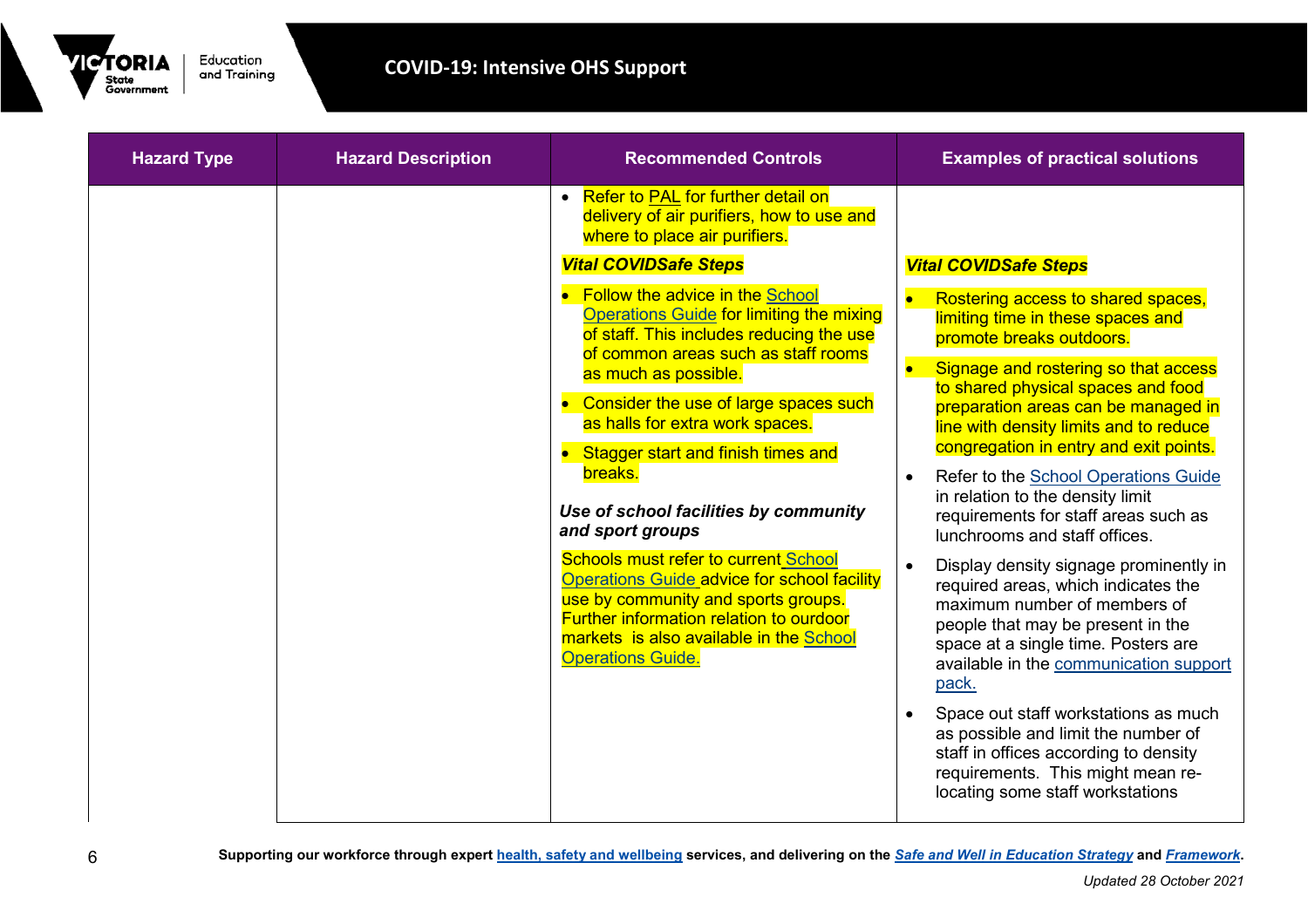

| <b>Hazard Type</b> | <b>Hazard Description</b> | <b>Recommended Controls</b>                                                                                                                                                                                                                                                                                                                                                                                                                                                                                                     | <b>Examples of practical solutions</b>                                                                                                                                                                                                                                                                                                                                                                                          |
|--------------------|---------------------------|---------------------------------------------------------------------------------------------------------------------------------------------------------------------------------------------------------------------------------------------------------------------------------------------------------------------------------------------------------------------------------------------------------------------------------------------------------------------------------------------------------------------------------|---------------------------------------------------------------------------------------------------------------------------------------------------------------------------------------------------------------------------------------------------------------------------------------------------------------------------------------------------------------------------------------------------------------------------------|
|                    |                           |                                                                                                                                                                                                                                                                                                                                                                                                                                                                                                                                 | temporarily to other spaces (such as<br>the library or unused classrooms)                                                                                                                                                                                                                                                                                                                                                       |
|                    |                           |                                                                                                                                                                                                                                                                                                                                                                                                                                                                                                                                 | Consider adjusting how staff and<br>students interact within the built<br>environment to reduce contact with<br>certain surfaces. For example, a simple<br>measure such as keeping a door open<br>will reduce the need for multiple people<br>to touch the door handle.                                                                                                                                                         |
|                    |                           |                                                                                                                                                                                                                                                                                                                                                                                                                                                                                                                                 | Use of school facilities by community<br>and sport groups                                                                                                                                                                                                                                                                                                                                                                       |
|                    |                           |                                                                                                                                                                                                                                                                                                                                                                                                                                                                                                                                 | The <b>School Operations Guide provides</b><br>advice for use of school facilities by<br>community and sports groups.                                                                                                                                                                                                                                                                                                           |
|                    |                           | <b>PPE</b> for staff                                                                                                                                                                                                                                                                                                                                                                                                                                                                                                            | <b>PPE</b> for staff                                                                                                                                                                                                                                                                                                                                                                                                            |
|                    |                           | • For information and training relating to<br>the correct use of PPE, school staff<br>should refer to the guidance for staff on<br>the use of PPE in education settings.<br>• Staff are also encouraged to watch the<br>education PPE Donning and Doffing<br>education video.<br>Schools must consistently review their<br><b>PPE</b> supplies and ensure adequate<br>supplies remain available in the event of<br>a suspected or confirmed case of<br><b>COVID-19. Schools can buy PPE</b><br>items through the COS catalogue. | School staff should refer to the<br>Department guidance for the use of<br>personal protective equipment (PPE) in<br>education to determine when additional<br>PPE is required and for information on<br>the correct and safe use of PPE.<br>Schools should make sure they have<br>appropriate PPE supply available.<br>Refer to personal hygiene products,<br>including sourcing and procurement<br>tips for high demand items. |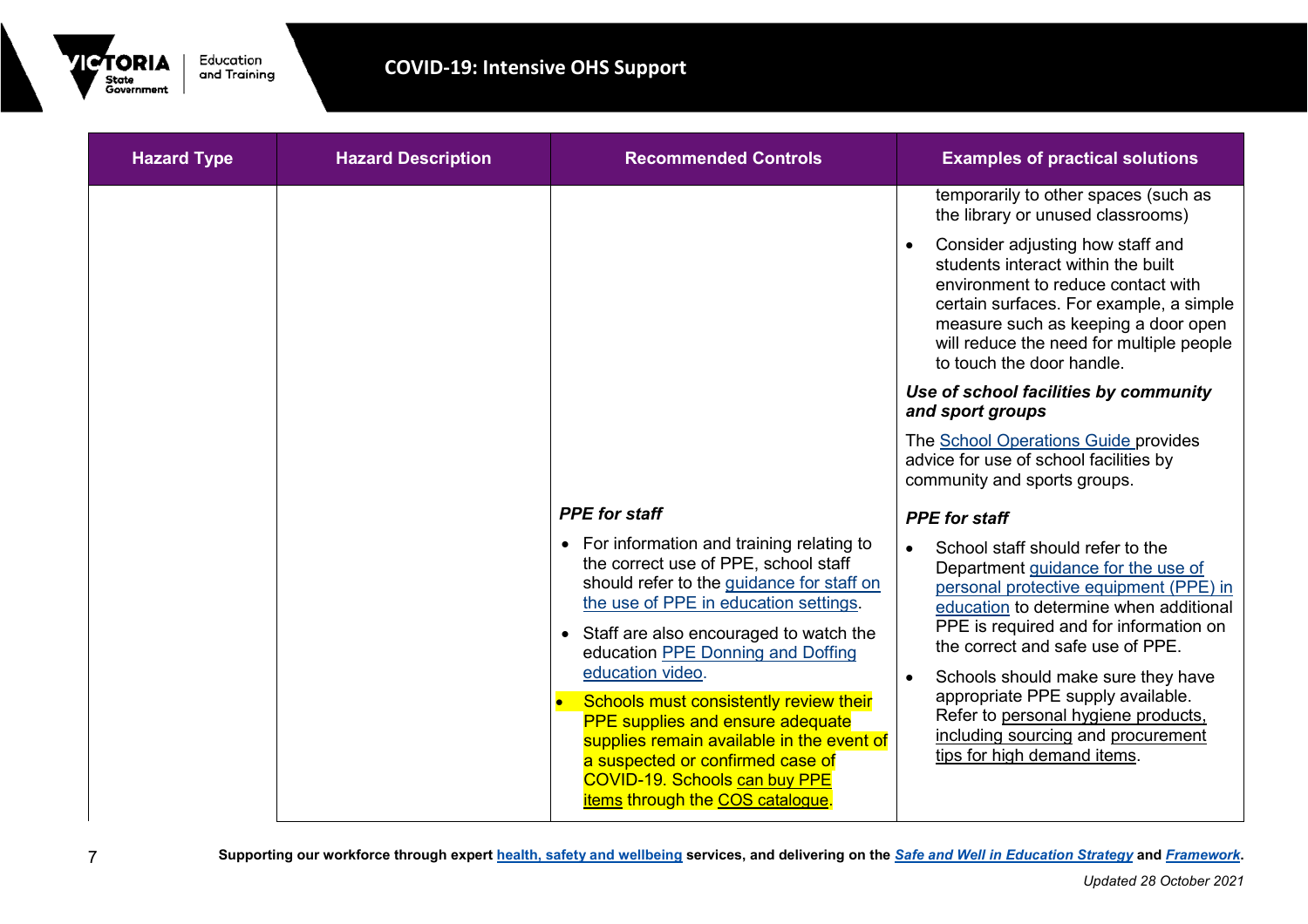

| <b>Hazard Type</b> | <b>Hazard Description</b> | <b>Recommended Controls</b>                                                                                                                                                                                                                                                                                                                                     | <b>Examples of practical solutions</b>                                                                                                                                                                                                                                                                                                                                                    |
|--------------------|---------------------------|-----------------------------------------------------------------------------------------------------------------------------------------------------------------------------------------------------------------------------------------------------------------------------------------------------------------------------------------------------------------|-------------------------------------------------------------------------------------------------------------------------------------------------------------------------------------------------------------------------------------------------------------------------------------------------------------------------------------------------------------------------------------------|
|                    |                           | <b>Encourage staff to access the free</b><br>webinars on infection prevention and<br>control. The webinars, developed by<br>infection prevention and control experts,<br>are strongly recommended for school<br>staff who regularly provide support in<br>school sick bays or to students with<br>medical conditions. Further information<br>is available here. |                                                                                                                                                                                                                                                                                                                                                                                           |
|                    |                           | <b>Vaccinations</b>                                                                                                                                                                                                                                                                                                                                             | <b>Vaccinations</b>                                                                                                                                                                                                                                                                                                                                                                       |
|                    |                           | The Victorian Chief Health Officer has<br>determined that COVID-19 vaccination is<br>mandatory for staff who work in schools.<br>This includes principals, teachers,<br>administration and education support staff,<br>and visitors and volunteers, including<br>casual relief teachers (CRTs), pre-service<br>teachers, and Out of School Hours Care<br>staff. | Information about vaccination requirements<br>for teaching service and school council<br>employees is outlined in COVID-19<br>Vaccinations - Teaching Service and<br><b>School Council Employees</b><br>Information about vaccination requirements<br>for other adults attending school sites<br>including visitor and volunteers is available<br>in COVID-19 vaccinations - visitors and |
|                    |                           | Staff must upload evidence of their<br>vaccination status in eduPay.                                                                                                                                                                                                                                                                                            | volunteers working on school sites.<br><b>Frequently Asked Questions (FAQs)</b>                                                                                                                                                                                                                                                                                                           |
|                    |                           | Information about the vaccination<br>requirements is available here.                                                                                                                                                                                                                                                                                            | about vaccination requirements for<br>teaching employees are available<br>at Vaccination requirements for teaching                                                                                                                                                                                                                                                                        |
|                    |                           | <b>Testing Requirements for moving</b><br>between metropolitan Melbourne<br>(including Restricted Areas) and<br>regional Victoria                                                                                                                                                                                                                               | employees.<br>Staff can access up to half a day's paid<br>release from duty to attend COVID-19<br>vaccine appointments. Schools should                                                                                                                                                                                                                                                    |
|                    |                           | School staff moving between metropolitan<br><b>Melbourne/Restricted Areas</b> and regional                                                                                                                                                                                                                                                                      | maximise the opportunity for all<br>employees to get the vaccine and                                                                                                                                                                                                                                                                                                                      |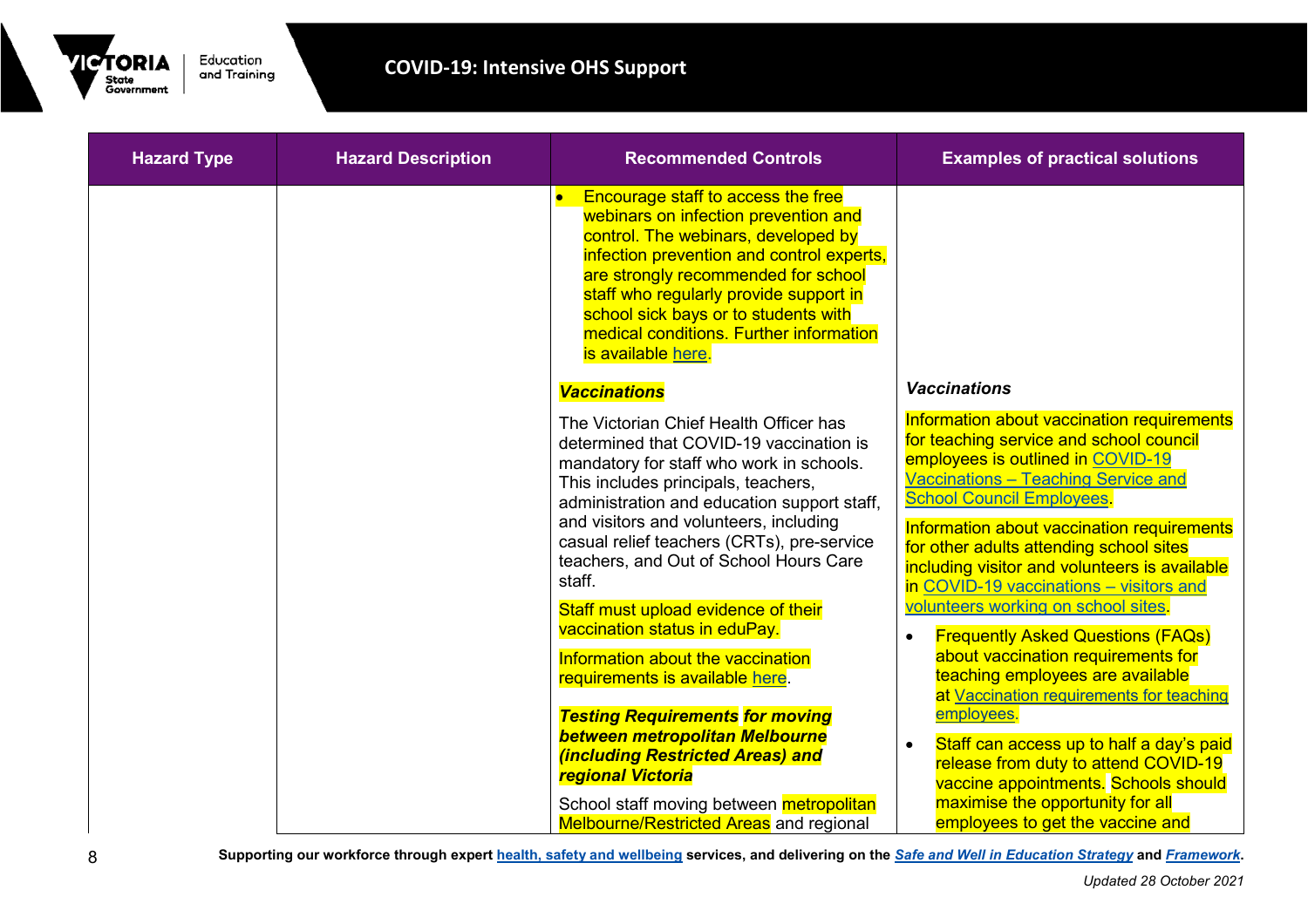

| <b>Hazard Type</b> | <b>Hazard Description</b> | <b>Recommended Controls</b>                                                                                                                                                                                                                                                                                                                                                                                                          | <b>Examples of practical solutions</b>                                                                                                                                                                                                                                                                                                                                                                                                                                                                                                           |
|--------------------|---------------------------|--------------------------------------------------------------------------------------------------------------------------------------------------------------------------------------------------------------------------------------------------------------------------------------------------------------------------------------------------------------------------------------------------------------------------------------|--------------------------------------------------------------------------------------------------------------------------------------------------------------------------------------------------------------------------------------------------------------------------------------------------------------------------------------------------------------------------------------------------------------------------------------------------------------------------------------------------------------------------------------------------|
|                    |                           | Victoria must be double vaccinated or<br>undertake twice weekly COVID-19 PCR<br>testing.                                                                                                                                                                                                                                                                                                                                             | schools are requested to exercise<br>flexibility to enable staff to access<br>vaccination appointments.                                                                                                                                                                                                                                                                                                                                                                                                                                          |
|                    |                           | This includes all workers, including direct<br>employees, sub-contractors, volunteers<br>and Casual Relief Staff and:                                                                                                                                                                                                                                                                                                                | A quick reference guide is available to<br>assist staff to upload vaccination<br>evidence and updating vaccination status                                                                                                                                                                                                                                                                                                                                                                                                                        |
|                    |                           | <b>Staff who live in regional Victoria</b><br>$\bullet$<br>and work in metropolitan<br><b>Melbourne/Restricted Areas; and</b>                                                                                                                                                                                                                                                                                                        | on eduPay.<br><b>Testing Requirements for moving</b><br>between metropolitan Melbourne                                                                                                                                                                                                                                                                                                                                                                                                                                                           |
|                    |                           | • Staff who live in metropolitan<br><b>Melbourne/Restricted Areas and work in</b><br>regional Victoria.<br>• Staff do not need to isolate following<br>their <b>surveillance</b> test and can attend<br>work while waiting for their test result.<br>However, if any staff present symptoms<br>of COVID-19 they should not attend on<br>site but get tested and isolate<br>immediately.<br><b>Requirements for VCE and essential</b> | <b>including Restricted Areas) and regional</b><br><b>Victoria</b><br>Testing is an important health and safety<br>measure. While the testing obligations<br>under the CHO directions fall on staff<br>members in their individual capacity,<br>schools have an important role in working<br>with staff who cross boundaries of<br>restricted areas to ensure that schools<br>remain safe and healthy working<br>environments. Schools should consider<br>whether there are reasonably practicable<br>steps that should be taken, based on their |
|                    |                           | assessments<br>• Arrangements for VCE students<br>attending examinations and information<br>regarding other school and curriculum<br>settings are set out in the School<br><b>Operations Guide.</b>                                                                                                                                                                                                                                  | own staffing profiles, to assist staff meeting<br>their testing obligations under the<br>restrictions. These may include:<br>Communicating with staff about testing<br>requirements;<br>Requesting information about                                                                                                                                                                                                                                                                                                                             |
|                    |                           |                                                                                                                                                                                                                                                                                                                                                                                                                                      | employees' testing;                                                                                                                                                                                                                                                                                                                                                                                                                                                                                                                              |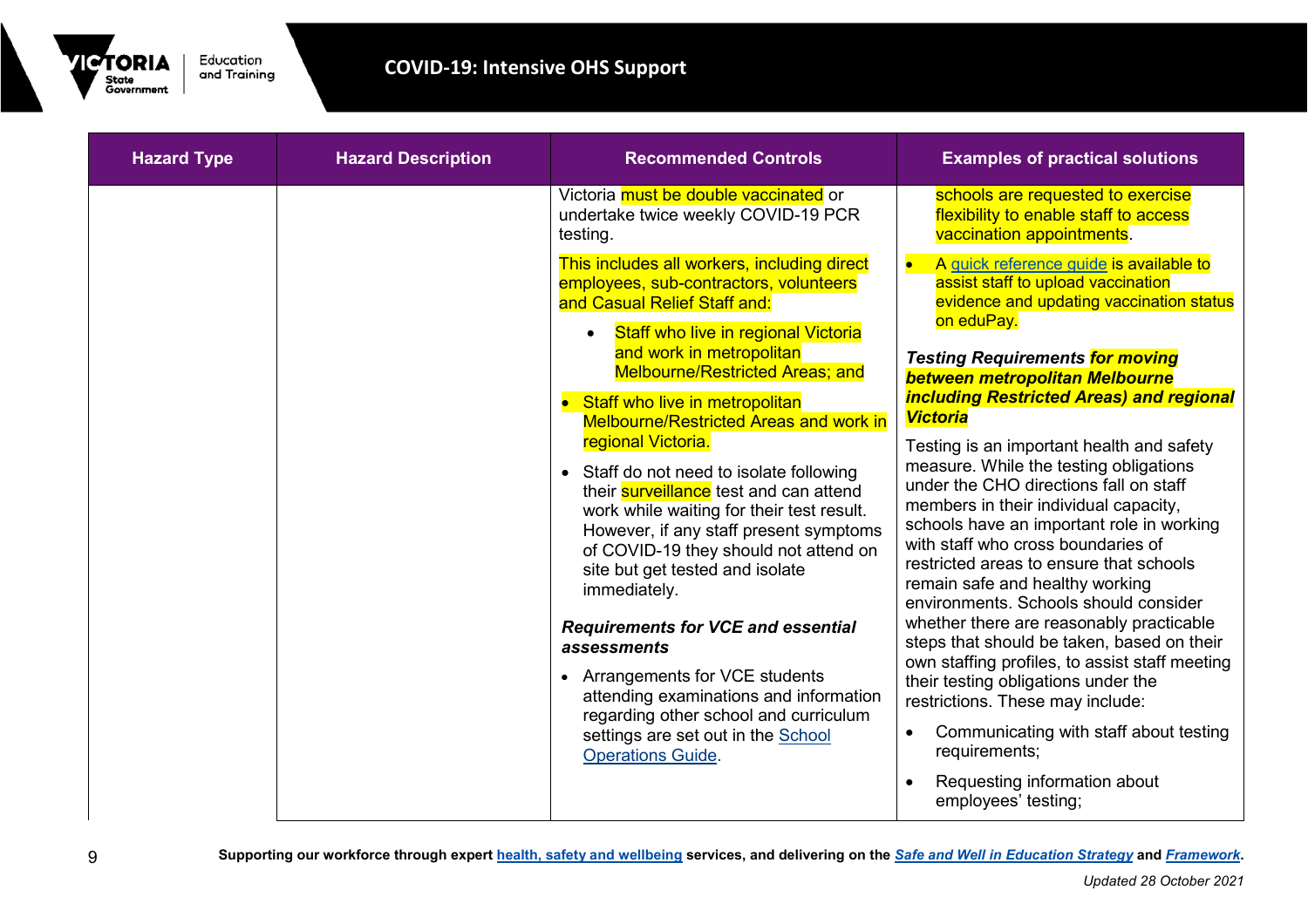

| <b>Hazard Type</b> | <b>Hazard Description</b>                                                                                                                                          | <b>Recommended Controls</b>                                                                                                                                                                                                                                                                                                                                                                                                                                                                                                   | <b>Examples of practical solutions</b>                                                                                                                                                                                                                                                                                                                                                                                                                                                                                                                                                                                                                                                                                                                                                                                                                                                                    |
|--------------------|--------------------------------------------------------------------------------------------------------------------------------------------------------------------|-------------------------------------------------------------------------------------------------------------------------------------------------------------------------------------------------------------------------------------------------------------------------------------------------------------------------------------------------------------------------------------------------------------------------------------------------------------------------------------------------------------------------------|-----------------------------------------------------------------------------------------------------------------------------------------------------------------------------------------------------------------------------------------------------------------------------------------------------------------------------------------------------------------------------------------------------------------------------------------------------------------------------------------------------------------------------------------------------------------------------------------------------------------------------------------------------------------------------------------------------------------------------------------------------------------------------------------------------------------------------------------------------------------------------------------------------------|
|                    |                                                                                                                                                                    |                                                                                                                                                                                                                                                                                                                                                                                                                                                                                                                               | If appropriate in the circumstances, or if<br>concerned about non-compliance by<br>staff, giving directions to employees not<br>to attend work unless evidence of<br>testing is produced.                                                                                                                                                                                                                                                                                                                                                                                                                                                                                                                                                                                                                                                                                                                 |
|                    | Staff and students may contract<br>disease by touching surfaces<br>contaminated with coronavirus<br>(COVID-19), following exposure<br>from someone with the virus. | <b>COVIDSafe routine cleaning</b><br>$\bullet$<br>arrangements will continue for all<br>Victorian government schools in Term<br>4. This involves daily end-of-school-<br>day cleaning, with a particular focus<br>on cleaning and disinfecting of high-<br>touch surfaces, and the inclusion of<br>some elements that were not cleaned<br>every day prior to the COVID-19<br>pandemic.<br>Schools should refer to the<br>$\bullet$<br><b>COVIDSafe routine cleaning</b><br>guidelines for advice on cleaning<br>requirements. | Cleaning arrangements should be<br>adjusted to each school's<br>requirements while continuing to be in<br>line with the COVIDSafe Routine<br><b>Cleaning Guidelines.</b><br>Schools should consider the necessity<br>of using shared equipment at this time.<br>Such items may include shared<br>computers, class sets of teaching and<br>learning materials, and musical<br>instruments. If used, strict hand<br>hygiene should be followed before and<br>after use. Risk can be further<br>minimised with users wiping down<br>items where appropriate, for example<br>using a two in one<br>disinfectant/detergent wipe.<br>Consider adjusting how staff and<br>students interact within the built<br>environment to reduce contact with<br>certain surfaces. For example, a<br>simple measure such as keeping a<br>door open will reduce the need for<br>multiple people to touch the door<br>handle. |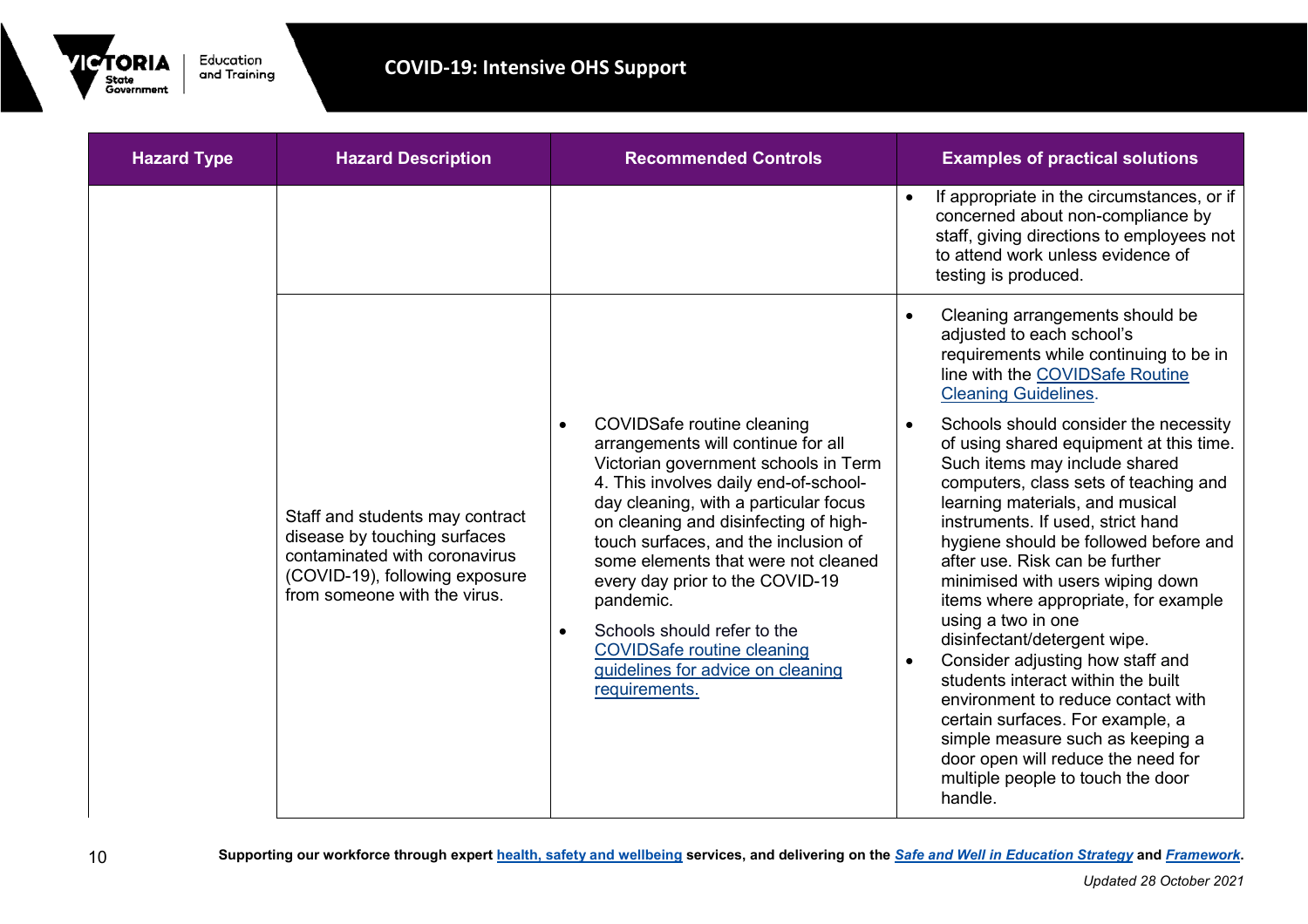

| <b>Hazard Type</b> | <b>Hazard Description</b>                              | <b>Recommended Controls</b>                                                                                                                                                                                                                                                                                                                                                                                                                                                                                                                         | <b>Examples of practical solutions</b>                                                                                                                                                                                                                                                                                                                                                                               |
|--------------------|--------------------------------------------------------|-----------------------------------------------------------------------------------------------------------------------------------------------------------------------------------------------------------------------------------------------------------------------------------------------------------------------------------------------------------------------------------------------------------------------------------------------------------------------------------------------------------------------------------------------------|----------------------------------------------------------------------------------------------------------------------------------------------------------------------------------------------------------------------------------------------------------------------------------------------------------------------------------------------------------------------------------------------------------------------|
|                    |                                                        |                                                                                                                                                                                                                                                                                                                                                                                                                                                                                                                                                     | For further advice or support with<br>cleaning requirements, schools should<br>contact the Department at<br>cleaning@education.vic.gov.au.                                                                                                                                                                                                                                                                           |
|                    | Vulnerable workforce or students                       | • Refer to the advice in the School<br>Operations Guide in relation to the<br>supports available to assist schools to<br>support medically vulnable staff and<br>students, including:<br>Those staff members who may<br>$\circ$<br>be medically vulnerable, or living<br>with or caring for elderly or<br>chronically ill relatives; and<br>Preparation of an up-to-date<br>$\circ$<br><b>Student Health Support Plan and</b><br>accompanying condition-specific<br>health management plan for any<br>students that may be medically<br>vulnerable. | Ensure consultation with your elected<br>$\bullet$<br>health and safety representative and<br>staff and incorporate into workforce<br>planning.<br>Refer to the guidance in the in the<br><b>School Operations Guide to support</b><br>medically vulnerable staff and students.                                                                                                                                      |
|                    | A suspected case may occur<br>among staff and students | Refer to the managing suspected cases<br>advice in the School Operations Guide.<br>Also see the advice in the Operations<br>Guide regarding management of unwell<br>students and staff.                                                                                                                                                                                                                                                                                                                                                             | Communicate messages to the school<br>community and staff which promote the<br>message that the most important action<br>school communities can take to reduce<br>the risk of transmission of COVID-19 is<br>to ensure that any unwell staff, parents<br>/ carers and students remain at home<br>and get tested, even with the mildest of<br>symptoms, and that people who are<br>unwell do not attend school sites. |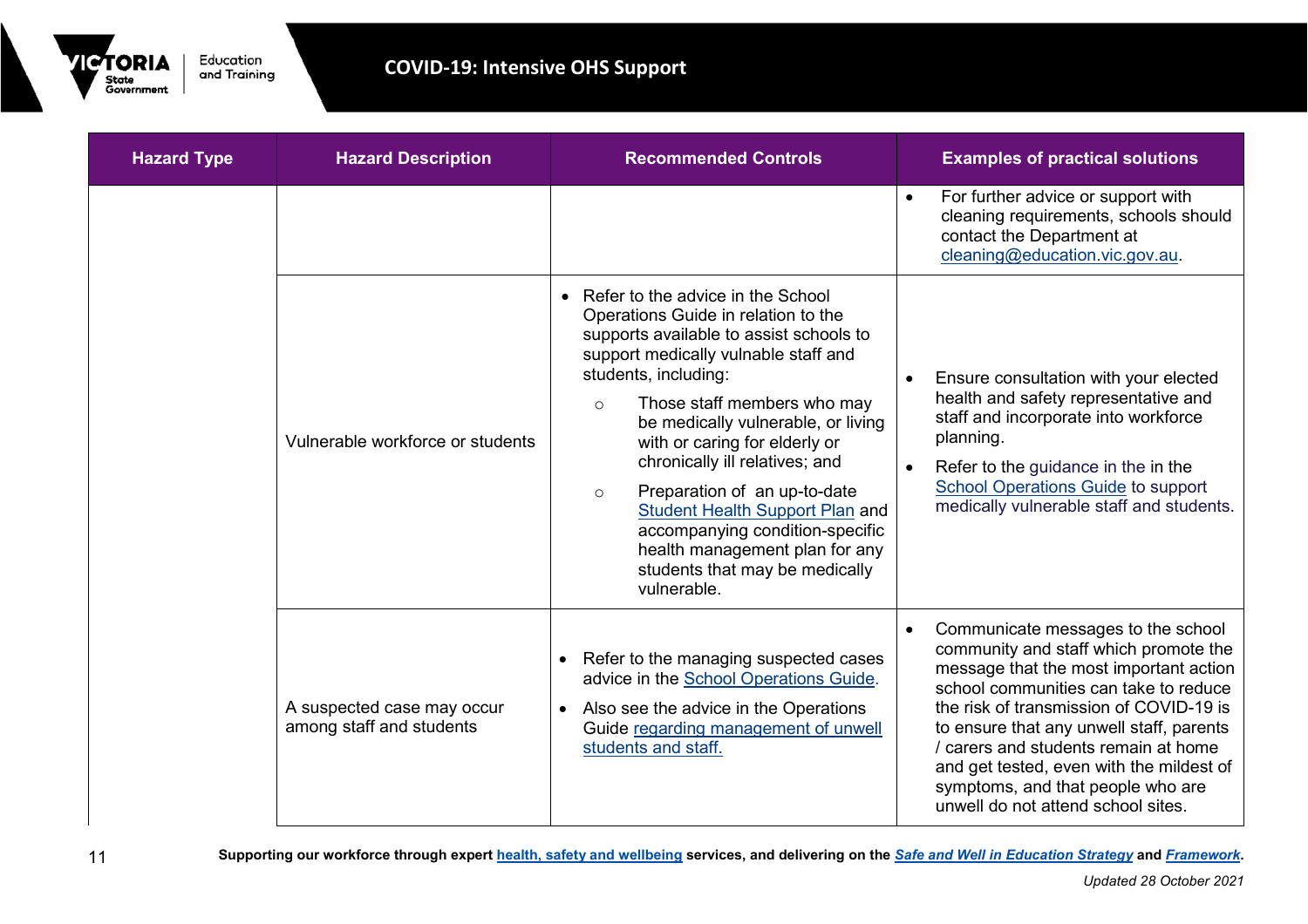

| <b>Hazard Type</b>    | <b>Hazard Description</b>                                                                                                                                                                                                                     | <b>Recommended Controls</b>                                                                                                          | <b>Examples of practical solutions</b>                                                                              |
|-----------------------|-----------------------------------------------------------------------------------------------------------------------------------------------------------------------------------------------------------------------------------------------|--------------------------------------------------------------------------------------------------------------------------------------|---------------------------------------------------------------------------------------------------------------------|
|                       |                                                                                                                                                                                                                                               |                                                                                                                                      | Refer to the communication support<br>$\bullet$<br>pack for resources to communicate<br>with your school community. |
|                       |                                                                                                                                                                                                                                               |                                                                                                                                      | Stay in contact with affected staff or<br>families remotely to provide wellbeing<br>support.                        |
|                       |                                                                                                                                                                                                                                               | Refer to the managing of a confirmed<br>case advice in the School Operations<br>Guide.                                               |                                                                                                                     |
|                       |                                                                                                                                                                                                                                               | Refer to monitoring of close contacts in<br>schools advice in the School Operations<br>Guide.                                        |                                                                                                                     |
|                       | A confirmed case (or a close<br>contact of a confirmed case) may<br>occur among staff, students, or                                                                                                                                           | Also see the advice in the Operations<br>Guide regarding management of unwell<br>students and staff.                                 | Refer to the communications support<br>$\bullet$                                                                    |
|                       |                                                                                                                                                                                                                                               | Contact the Department by calling 1800<br>126 126 to report an IRIS incident alert                                                   | pack for resources to communicate<br>with your school community.                                                    |
| the school community. | if a student, parent, contractor, staff<br>member or other member of the school<br>community tests positive to COVID-19,<br>but only where the case was onsite<br>within 48 hours prior to the onset of<br>symptoms consistent with COVID-19. | Stay in contact with affected staff or<br>$\bullet$<br>families remotely to offer wellbeing<br>support.                              |                                                                                                                     |
|                       | For WorkSafe notification purposes,<br>schools should continue to alert DET of an                                                                                                                                                             |                                                                                                                                      |                                                                                                                     |
|                       |                                                                                                                                                                                                                                               | employee or contractor who has tested<br>positive, if they were onsite within the past<br>14 days. If they were not onsite within 48 |                                                                                                                     |
|                       |                                                                                                                                                                                                                                               | hours prior to the onset of symptoms                                                                                                 |                                                                                                                     |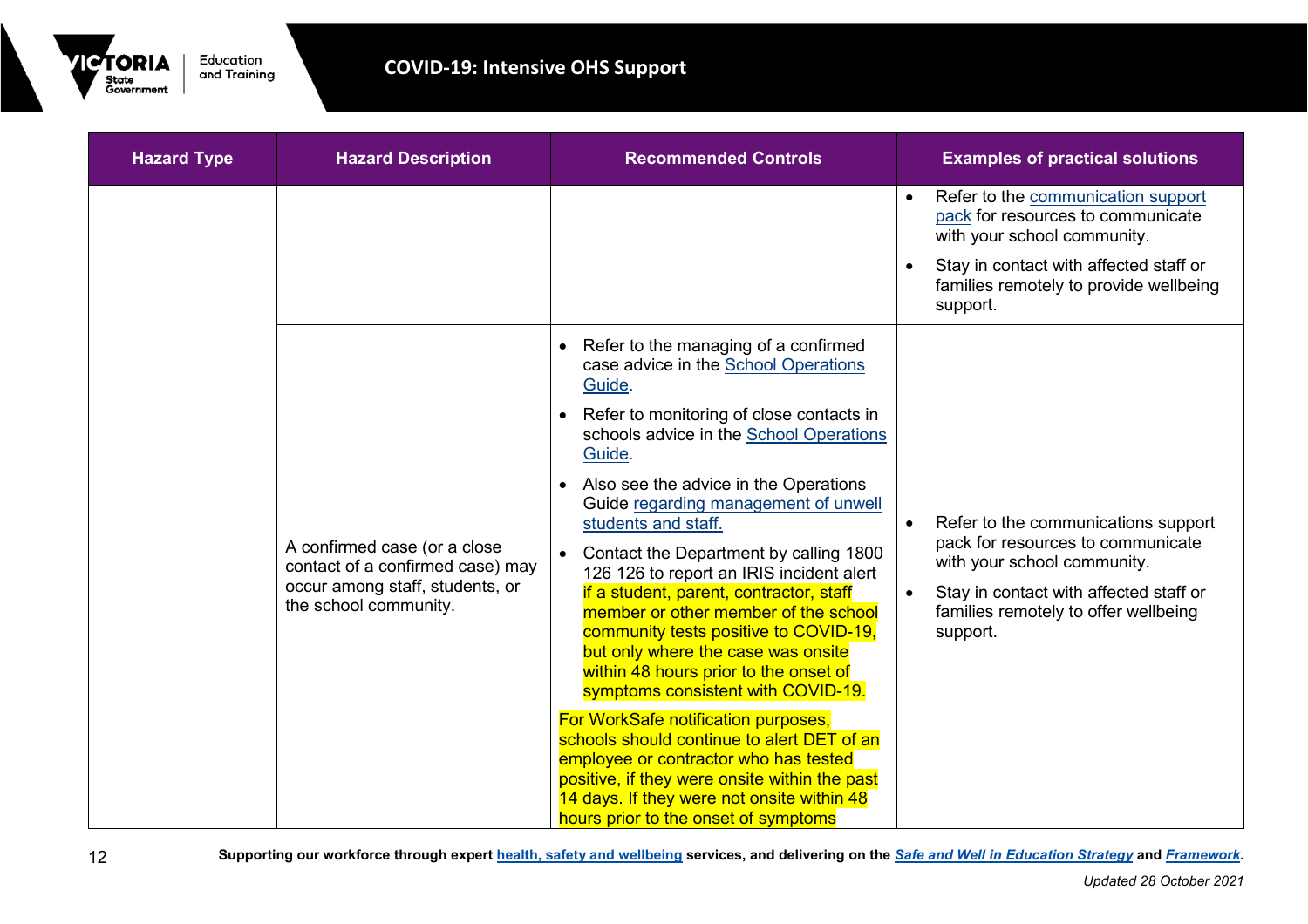

| <b>Hazard Type</b> | <b>Hazard Description</b>                                                                            | <b>Recommended Controls</b>                                                                                                                                                                                                                                         | <b>Examples of practical solutions</b>                                                                                                                                                                             |
|--------------------|------------------------------------------------------------------------------------------------------|---------------------------------------------------------------------------------------------------------------------------------------------------------------------------------------------------------------------------------------------------------------------|--------------------------------------------------------------------------------------------------------------------------------------------------------------------------------------------------------------------|
|                    |                                                                                                      | consistent with COVID-19, there is no need<br>to follow the further process steps for<br>managing cases contained in this list $-$ just<br>the notification to DET is sufficient.                                                                                   |                                                                                                                                                                                                                    |
|                    |                                                                                                      | For cleaning requirements relating to a<br>confirmed case, please refer to the current<br><b>School Operations Guide.</b>                                                                                                                                           |                                                                                                                                                                                                                    |
|                    |                                                                                                      | • Please refer to the Cleaning and<br>Disinfection Guidelines for advice on<br>cleaning and disinfection when a<br>confirmed case of COVID-19 has been<br>identified in a Victorian Government<br>School. The Department will support<br>schools with this process. |                                                                                                                                                                                                                    |
|                    | Non-Department contractors and<br>their staff may need to enter<br>school grounds to carry out work. | Refer to the advice in the School<br>$\bullet$<br><b>Operations Guide regarding vaccination</b><br>status requirements visitors and<br>contractors attending school sites.                                                                                          | Essential visitors to school grounds<br>must comply with vaccination<br>requirements, density limits, face mask<br>requirements, QR code check-ins and<br>practise respiratory etiquette and good<br>hand hygiene. |
|                    |                                                                                                      | QR code check ins are required to be<br>used by all visitors on school site<br>including contractors, external<br>Department staff and building and<br>maintenance staff).                                                                                          | Schools should ensure contractors<br>(such as Casual Relief Teachers<br>(CRTs)) receive appropriate induction,<br>including in relation to the record<br>keeping requirements and QR code<br>requirements on site. |
|                    |                                                                                                      |                                                                                                                                                                                                                                                                     | Ensure, so far is as reasonable<br>practicable, that QR Code and sign in                                                                                                                                           |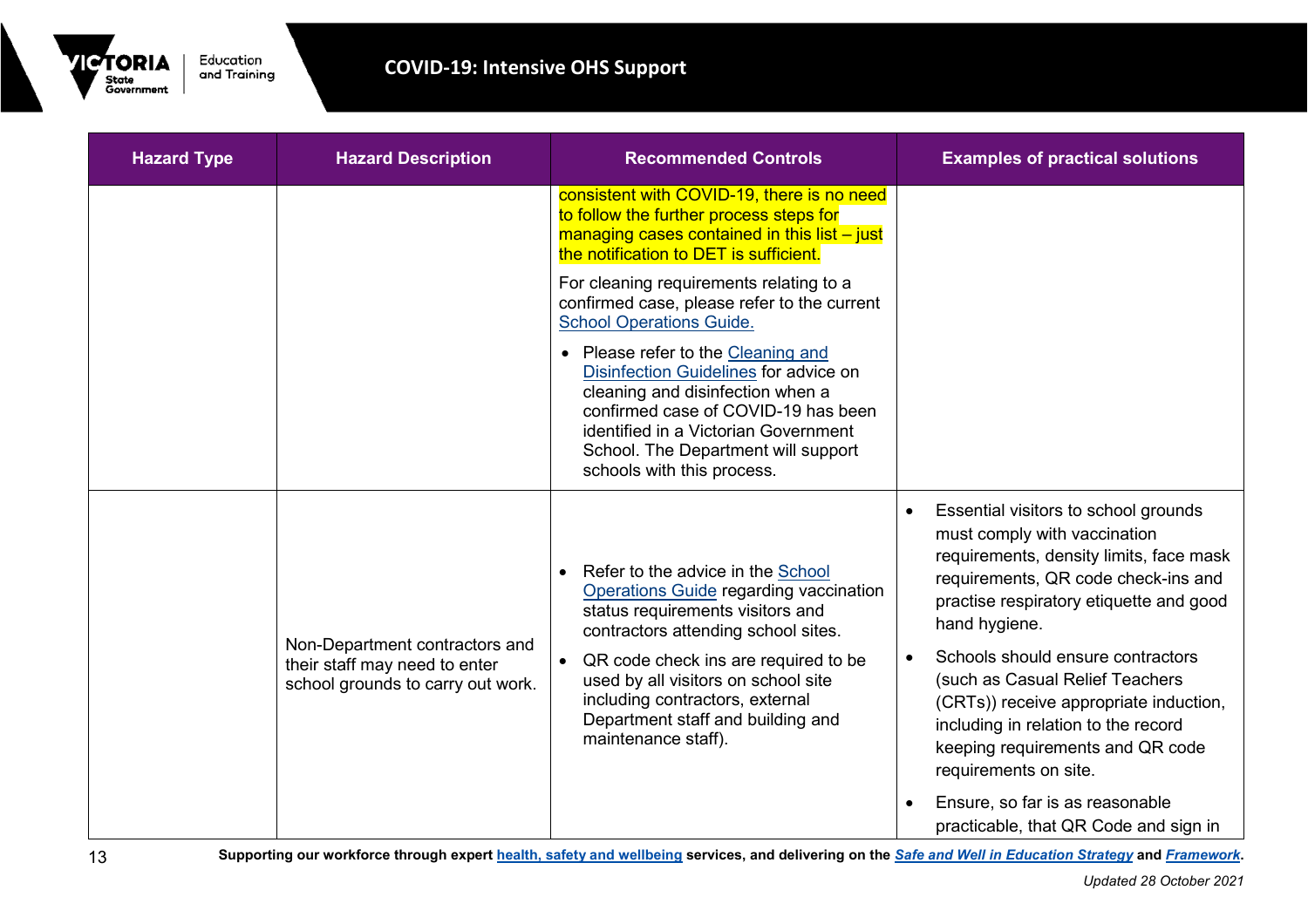

| <b>Hazard Type</b> | <b>Hazard Description</b> | <b>Recommended Controls</b> | <b>Examples of practical solutions</b>                                                                                                                                                                                                |
|--------------------|---------------------------|-----------------------------|---------------------------------------------------------------------------------------------------------------------------------------------------------------------------------------------------------------------------------------|
|                    |                           |                             | requirements are followed by all<br>contractors and visitors attending site<br>(including parents entering a school<br>building), by displaying QR codes<br>prominently and communicating with<br>contractors about the requirements. |

| <b>Hazard Type</b>                                            | <b>Hazard Description</b>                                                                                                                       | <b>Recommended Controls</b>                                                                                                                                                                                                                   | <b>Examples of practical solutions</b>                                                                                                                                                                                                                                                                                                                                              |
|---------------------------------------------------------------|-------------------------------------------------------------------------------------------------------------------------------------------------|-----------------------------------------------------------------------------------------------------------------------------------------------------------------------------------------------------------------------------------------------|-------------------------------------------------------------------------------------------------------------------------------------------------------------------------------------------------------------------------------------------------------------------------------------------------------------------------------------------------------------------------------------|
| <b>Working Alone, in</b><br><b>Isolation or from</b><br>Home* | The home work environment may<br>cause injury (noise, lighting,<br>thermal comfort, and slips, trips<br>and falls).                             | Refer to working alone, in isolation or<br>from home policy and procedure.<br>• Refer to OHS guidance for working from<br>home.<br>Refer to ergonomic advice.<br>$\bullet$<br>Refer to tips for working from home<br>safely and productively. | Enable reasonable access to available<br>school equipment.<br>Proactively plan with staff who have a<br>known pre-existing injury.<br>Establish protocols for regular check-<br>ins with staff.<br>Encourage staff to access the Working<br>from Home Guide.                                                                                                                        |
|                                                               | Staff may suffer musculoskeletal<br>disorders by adopting static<br>postures while using laptops,<br>portable devices or personal<br>computers. | Encourage staff to regularly stretch and<br>move during the day.<br>Consult with staff to identify possible<br>adjustments to work/tasks/timetable to<br>reduce static postures and prolonged<br>desk / screen time                           | Where possible, encourage and allow<br>time for keeping active while working<br>from home $-$ i.e. times when staff are<br>encouraged to stand up and stretch, or<br>take a short break from their<br>workstations.<br>This many include ending meetings five<br>minutes early to stretch and move,<br>starting meetings or lessons with a<br>stretch session, timetabling movement |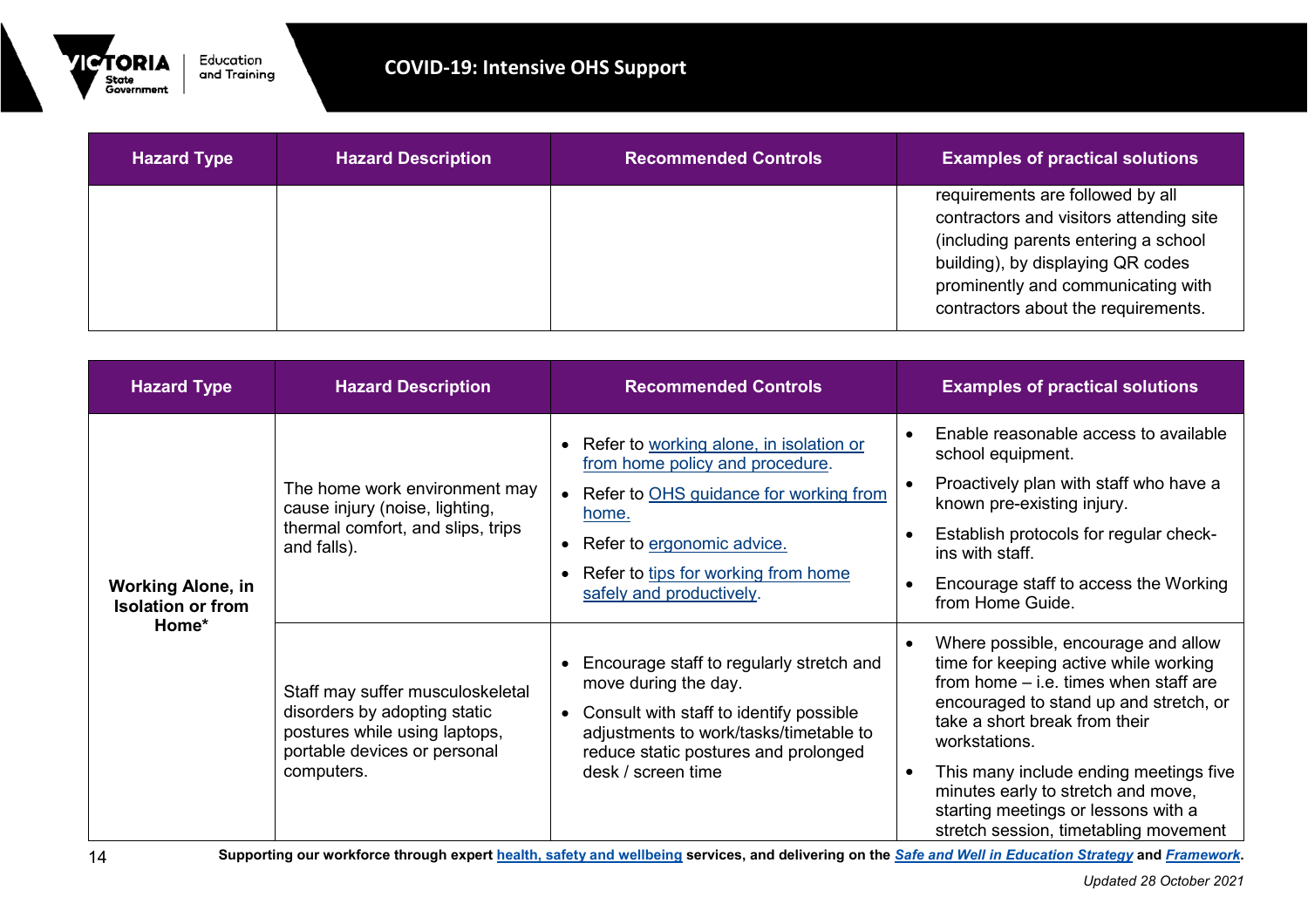

| <b>Hazard Type</b> | <b>Hazard Description</b>                                                       | <b>Recommended Controls</b>                                                                                       | <b>Examples of practical solutions</b>                                                                                                               |
|--------------------|---------------------------------------------------------------------------------|-------------------------------------------------------------------------------------------------------------------|------------------------------------------------------------------------------------------------------------------------------------------------------|
|                    |                                                                                 |                                                                                                                   | breaks and (where possible) having<br>phone calls instead of virtual meetings<br>to reduce screen time and eye strain.                               |
|                    |                                                                                 |                                                                                                                   | Proactively plan with staff who have a<br>known pre-existing injury.                                                                                 |
|                    | Increased isolation (on-site and/or<br>at home) may increase risk of<br>injury. | • Advice and support (including<br>ergonomic advice via videoconference)<br>is available to all staff via the OHS | Promote the OHS advice and support<br>(including <b>EAP</b> and wellbeing<br>webinars) to staff. Other mental health<br>supports are available here. |
|                    |                                                                                 | <b>Advisory Service.</b>                                                                                          | Establish protocols for regular check-<br>ins with staff.                                                                                            |
|                    | Exposure to family or gendered<br>violence.                                     | • Assist staff in following the advice and<br>support for employees exposed to<br>family violence.                | Establish protocols for regular check-<br>ins with staff.                                                                                            |
|                    |                                                                                 | *To be applied in conjunction with Mental Health and Wellbeing and Work-Related Violence hazard sections below.   |                                                                                                                                                      |

| <b>Hazard Type</b>                     | <b>Hazard Description</b>                                                                                                        | <b>Recommended Controls</b>                                                                            | <b>Examples of practical solutions</b>                                                                                                            |
|----------------------------------------|----------------------------------------------------------------------------------------------------------------------------------|--------------------------------------------------------------------------------------------------------|---------------------------------------------------------------------------------------------------------------------------------------------------|
| <b>Work-Related</b><br><b>Violence</b> | Online, over the phone or other<br>remote threatening or aggressive<br>behaviour by students,<br>parents/carers, school staff or | Refer to the Work-Related Violence in<br>Schools Policy, which covers online and<br>on-site behaviour. | Ensure on-site staff are ready to<br>manage the students that will be<br>attending and that student supports,<br>including reviewing and ensuring |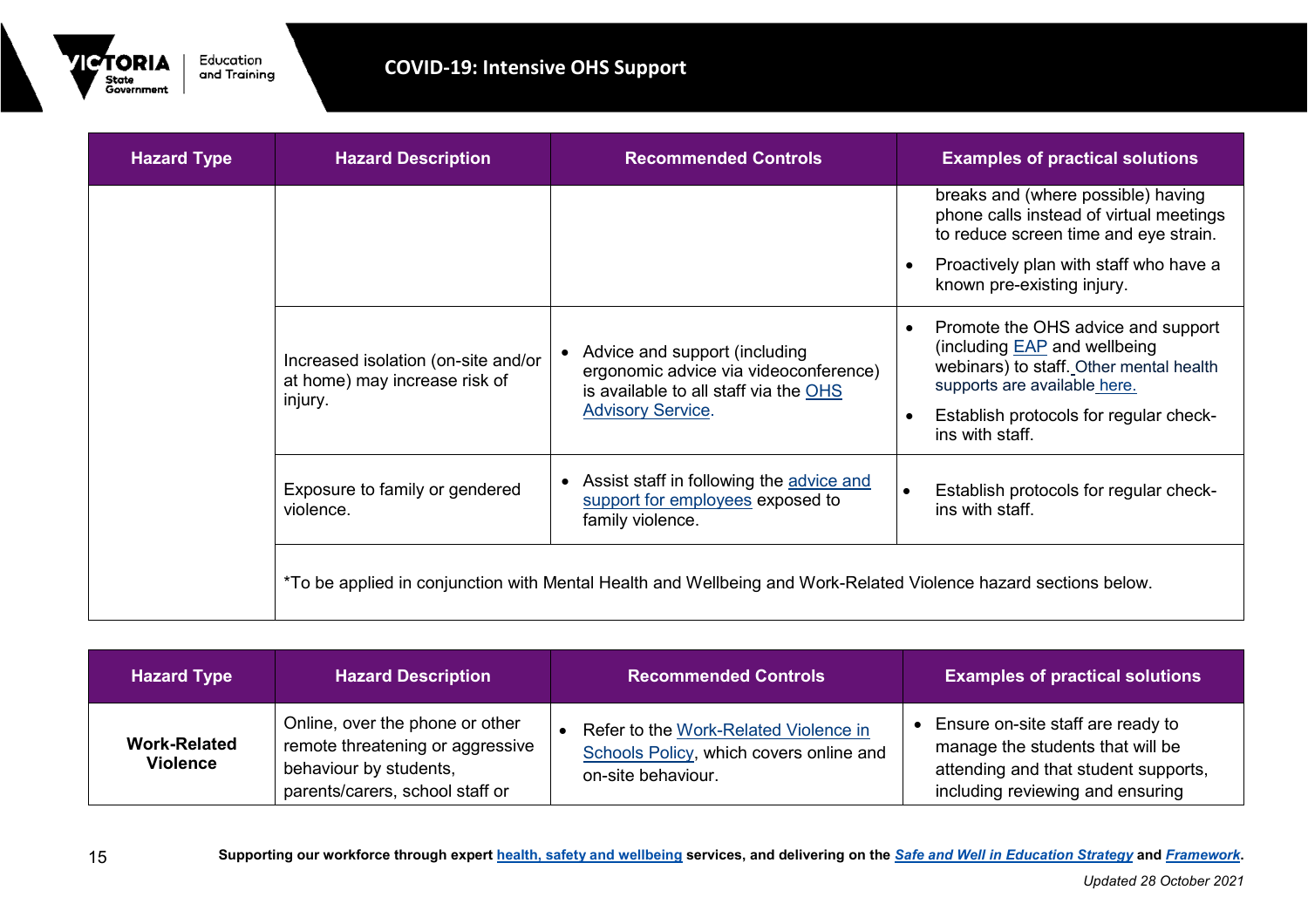

| <b>Hazard Type</b> | <b>Hazard Description</b>                                                                                                                                                                                                      |                        | <b>Recommended Controls</b>                                                                                                                                                                                                                                                                                                                                                                                                                       |                        | <b>Examples of practical solutions</b>                                                                                                                                                                                                                                                                                                                                                                           |
|--------------------|--------------------------------------------------------------------------------------------------------------------------------------------------------------------------------------------------------------------------------|------------------------|---------------------------------------------------------------------------------------------------------------------------------------------------------------------------------------------------------------------------------------------------------------------------------------------------------------------------------------------------------------------------------------------------------------------------------------------------|------------------------|------------------------------------------------------------------------------------------------------------------------------------------------------------------------------------------------------------------------------------------------------------------------------------------------------------------------------------------------------------------------------------------------------------------|
|                    | other members of school<br>community.                                                                                                                                                                                          | $\bullet$              | Consider whether any student supports,<br>including Behaviour Support Plans,<br>require revision in consultation with<br><b>Student Support Services.</b>                                                                                                                                                                                                                                                                                         | $\bullet$              | Behaviour Support Plans are up to date<br>if required<br>Liaise with Student Support Services<br>for Behaviour Support Plan assistance                                                                                                                                                                                                                                                                           |
|                    | On-site violence, bullying or<br>harassment by students, parents/<br>carers, school staff or other<br>members of school community.                                                                                             | $\bullet$<br>$\bullet$ | Also, refer to Creating Respectful and<br><b>Safe School Communities (including</b><br>template Statement of Values), the<br><b>Respect for School Staff local policy</b><br>template, and resources available<br>through Respectful Relationships and<br>Schoolwide Positive Behaviour Support.<br>Proactive and open communications with<br>parents and carers is important to                                                                  | $\bullet$              | where required.<br>If wearing a mask when working with<br>students at risk of grabbing or pulling it,<br>use a mask that will release easily,<br>e.g. with hooks over the ears rather<br>than ties around the back of the head.<br>Regularly and explicitly teach students<br>not to touch or attempt to remove<br>others' masks.                                                                                |
|                    | Staff experiencing stress or<br>anxiety stemming from exposure<br>to increasing onsite or online<br>work-related violence and<br>aggression from parents.<br>Many parents/carers are likely to<br>be anxious during this time. | $\bullet$<br>$\bullet$ | prevent an escalation in behaviours.<br>Refer to Coronavirus (COVID-19) advice<br>for parents, carers and guardians, and to<br>the communications support pack.<br>Escalated referrals will be managed by<br>the Employee Wellbeing Response<br>Team, and Complex Matter Support<br>Team.<br>Refer to the mental health and wellbeing<br>advice on the OHSMS COVID-19<br><b>Employee supports page, and the</b><br>relevant policy and procedure. | $\bullet$<br>$\bullet$ | Set expectations for behaviour with the<br>school community and promote<br>appropriate ways for parents to raise<br>their concerns.<br>Discuss extra supports or strategies for<br>staff who engage with anyone known to<br>present a risk.<br>Encourage staff to report incidents in<br>eduSafe Plus and IRIS as appropriate,<br>de-brief, and seek escalated support<br>(e.g. through <b>EAP</b> ) if required |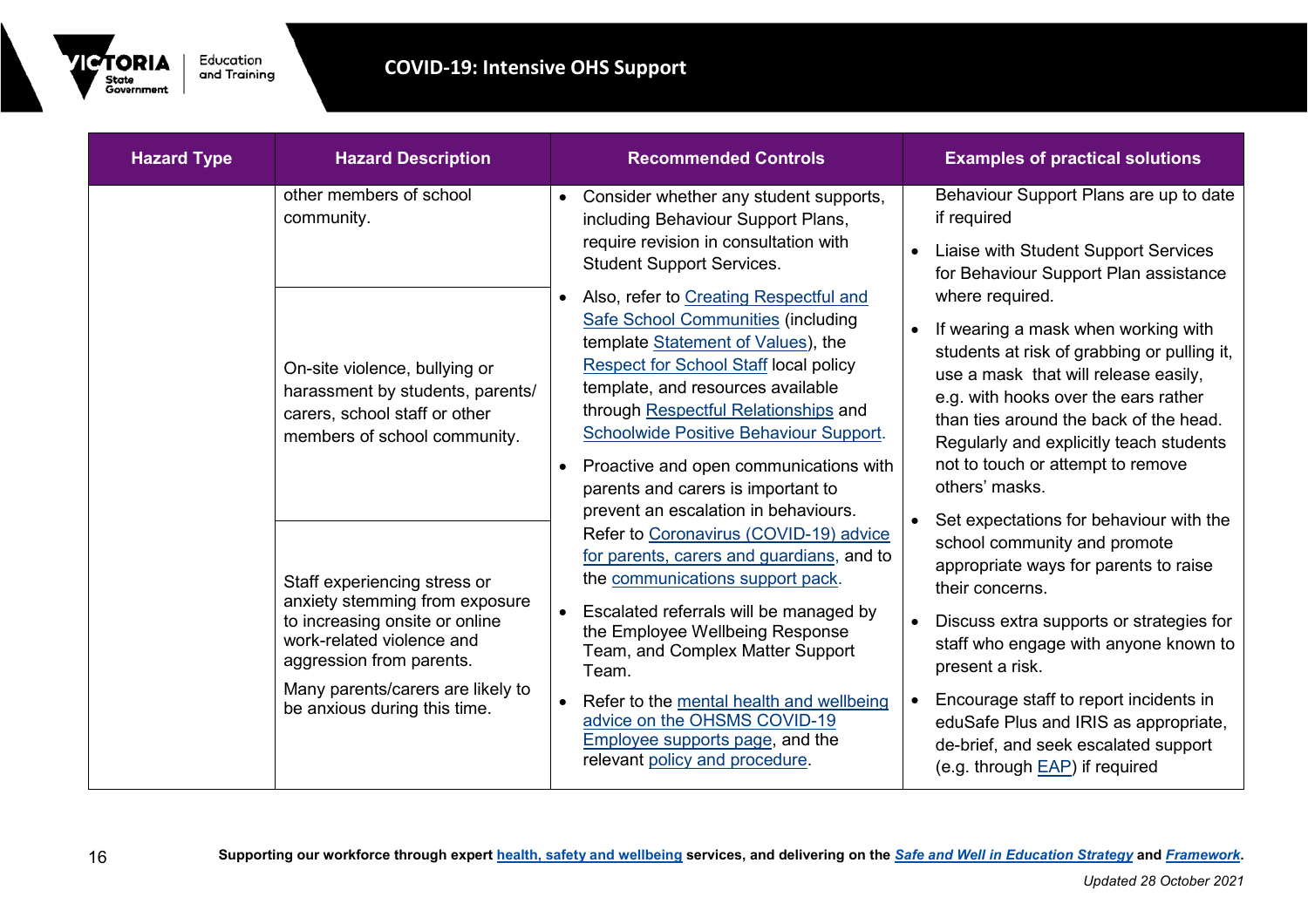

| <b>Hazard Type</b>                                      | <b>Hazard Description</b>                                                                                                                                                                                                                                                                                                                                                                                          | <b>Recommended Controls</b>                                                                                                                                                                                                                                                                                                                                                                                                                                                                                                                                                                                                  | <b>Examples of practical solutions</b>                                                                                                                                                                                                                                                                                                                                                                                                                                                                                                                                                  |
|---------------------------------------------------------|--------------------------------------------------------------------------------------------------------------------------------------------------------------------------------------------------------------------------------------------------------------------------------------------------------------------------------------------------------------------------------------------------------------------|------------------------------------------------------------------------------------------------------------------------------------------------------------------------------------------------------------------------------------------------------------------------------------------------------------------------------------------------------------------------------------------------------------------------------------------------------------------------------------------------------------------------------------------------------------------------------------------------------------------------------|-----------------------------------------------------------------------------------------------------------------------------------------------------------------------------------------------------------------------------------------------------------------------------------------------------------------------------------------------------------------------------------------------------------------------------------------------------------------------------------------------------------------------------------------------------------------------------------------|
| <b>Mental Health/</b><br>Psychosocial<br><b>Hazards</b> | Leaders managing the anxiety and<br>mental health of others - including<br>students, staff, and members of the<br>school community.<br>Staff experiencing changes to<br>workload (increase/decrease) from<br>modifications in tasks and<br>priorities.<br>Balancing non-work-related<br>demands (e.g. caring<br>responsibilities) while delivering a<br>remote learning program.<br>Extended hours and screen-time | Refer to the mental health and<br>$\bullet$<br>wellbeing advice on the OHSMS<br>COVID-19 Employee supports page,<br>and the relevant policy and procedure.<br>Encourage staff to access MyWellbeing<br>Program by contacting<br>employee.wellbeing.response.team@e<br>ducation.vic.gov.au<br>Consult with staff to identify<br>$\bullet$<br>causes/sources of workload challenges<br>and to identify possible adjustments.<br>Refer to the Return to Work<br>$\bullet$<br><b>Coordinator Portal.</b><br>Refer to the Principal Health and<br>$\bullet$<br>Wellbeing services on the OHSMS<br>COVID-19 Employee support page. | Consult, communicate and check-in<br>regularly with staff on how they are<br>feeling with the current situation and<br>what supports might help. Encourage<br>team leaders to be flexible and<br>supportive about work requirements.<br>Have regular conversations to provide<br>$\bullet$<br>as much clarity and flexibility as<br>possible about tasks, priorities and the<br>way work can be delivered.<br>When a transition occurs either to or<br>from remote learning, consider how<br>best to enable staff to respond to the<br>transition and adjust their planning to<br>suit. |
|                                                         | exposure, due to planning and<br>delivery of remote learning<br>programs.                                                                                                                                                                                                                                                                                                                                          | Refer to the Department's Flexible<br>$\bullet$<br><b>Work Policy.</b><br><b>Refer to School Operations Guide</b><br>$\bullet$                                                                                                                                                                                                                                                                                                                                                                                                                                                                                               | Talk with staff about how they can limit<br>$\bullet$<br>screen time and consult with staff<br>about strategies for managing emails.<br>Encourage staff to take scheduled                                                                                                                                                                                                                                                                                                                                                                                                               |
|                                                         | Staff experiencing disengagement<br>and low morale regarding clarity of                                                                                                                                                                                                                                                                                                                                            | Video-counselling is available via the<br>$\bullet$<br>Employee Assistance Program (EAP)<br>for all staff and their immediate family<br>(aged 18 years and over).                                                                                                                                                                                                                                                                                                                                                                                                                                                            | screen breaks.<br>Encourage staff to take wellbeing time.                                                                                                                                                                                                                                                                                                                                                                                                                                                                                                                               |